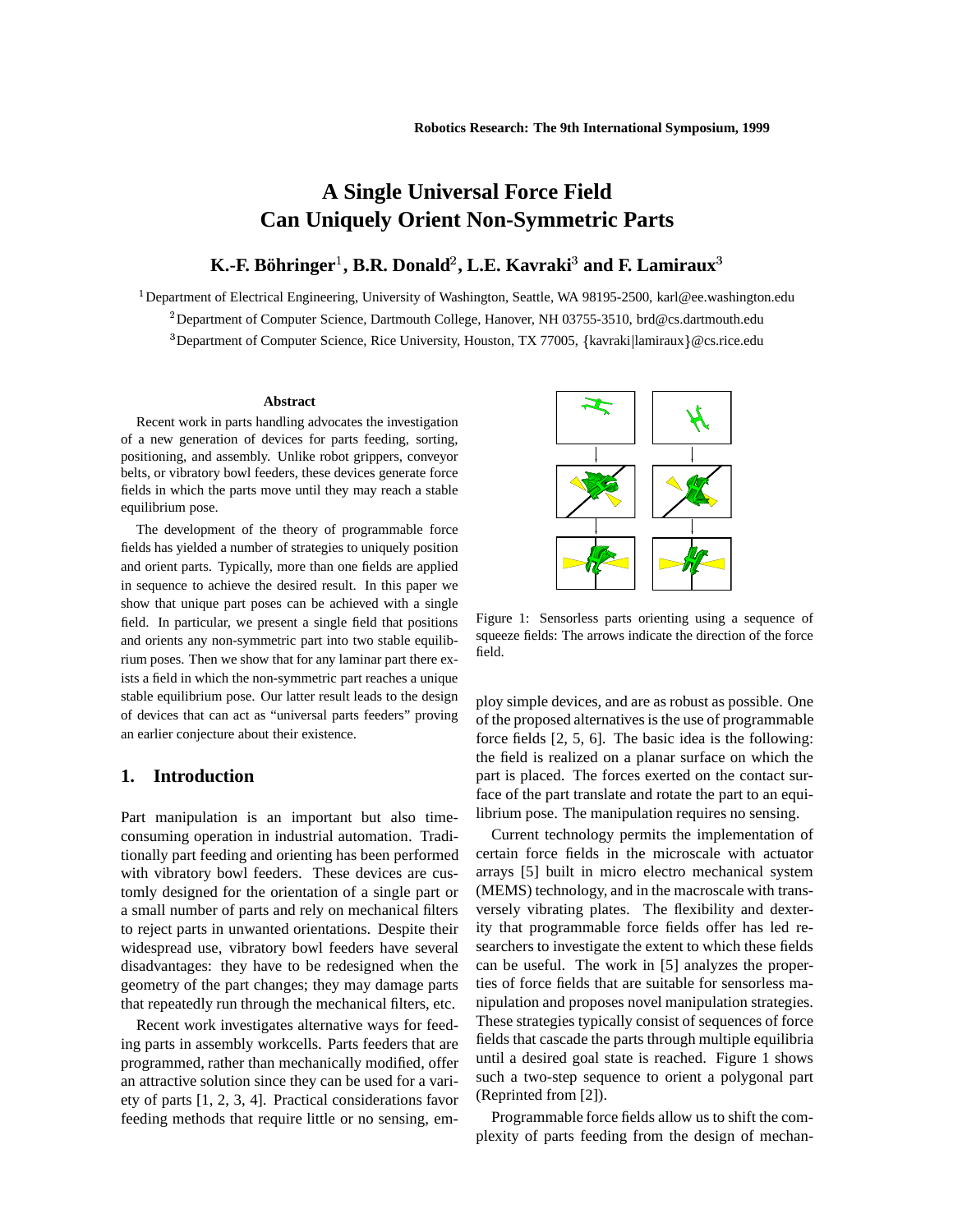ical tracks, and filters to control algorithms and circuitry. No sensors or feeder re-design is required. However, the designs proposed in [5] require control software, a clock, and, to some extent, synchronization between distributed actuators. In this paper we show that the device complexity can be further reduced, by presenting two specific device architectures. Assuming non-symmetric parts, the first design achieves exactly two stable equilibria without sensor feedback, clock, or control system. More precisely, unique positioning and orienting is reached modulo  $180^\circ$  in orientation. The second design overcomes this limitation and for any non-symmetric part achieves unique positioning and orientation. We explain that our second result demonstrates the first known instance of a *universal feeder/orienter (UFO) device* [2], i.e., a general purpose device that can uniquely position and orient any part without redesigning or reprogramming.

### **2. Related Work**

An extensive survey of previous and related work in the area of programmable force fields is offered in [7]. In this paper we only give a brief summary.

In 1994 Böhringer and Donald proposed that there exist challenging algorithmic problems in MEMS and programmable force fields, at the intersection of combinatorial algorithms, geometry, dynamical systems, and distributed systems [5]. From 1993-1998, Böhringer and Donald worked with Noel MacDonald at the Cornell Nanofabrication Facility to develop and test new arrays of MEMS microactuators for programmable force fields [2, 5, 8]. At the same time, Böhringer and Donald worked with Greg Kovacs' group at the Center for Integrated Systems at Stanford, to develop a control system for MEMS organic ciliary arrays, and to perform experiments with these arrays to manipulate IC dice using array-induced force fields [9]. In parallel, Böhringer and Donald worked with Ken Goldberg at Berkeley and Vivek Bhatt at Cornell to generalize the theory to macroscopic devices, by developing algorithms for transversely vibrating plates in order to implement programmable force fields [10]. Around this time, Lydia Kavraki explored the power of continuous force fields, and demonstrated an elliptical potential field capable of posing any part into one of two equilibrium states [11], and investigated the effect of control uncertainty on the stability of equilibria. Finally, Böhringer and Donald worked with Dan Halperin, to develop new upper and lower bounds and a precise analysis of the area bisectors arising in squeeze-field algorithms [12].

Until recently, work on force fields for manipulation

has been dominated by the artificial potential fields pioneered by Khatib, Koditschek, and Brooks. While potential fields have been widely used in robot control [13, 14], micro-actuator arrays present us with the ability to *explicitly* program the applied force *at every point* in a force field. Several groups have described efforts to apply MEMS actuators to positioning, inspection, and assembly tasks with small parts [5, 6, 15, 16]. However, the fabrication, control, and programming of micro-devices that can interact and actively change their environment remains challenging.

Other groups have also been active in developing new devices, analysis, and algorithms. John Canny and Dan Reznik developed sophisticated dynamic models and dynamic simulators for both MEMS devices and macroscopic vibrating plates [17]. Peter Will and his colleagues at USC-ISI have explored a number of different MEMS array designs, as well as algorithms and analysis for programmable force fields [6, 18]. Andy Berlin, David Biegelsen, and Warren Jackson at Xerox PARC have developed a novel MEMS microactuator array based on controllable air jets, with integrated control and sensing circuitry [19]. Working at CMU, Bill Messner and Jonathan Luntz developed a small room whose floor is tiled with controllable, programmable, macroscopic wheels that can be driven and steered to manipulate large objects such as boxes [20]. Their system employed distributed, local controllers to implement programmable force fields. Together with Howie Choset, they analyzed the resulting dynamical system to obtain interesting results on controllability and programmable force field algorithms based on conservative vs. non-conservative fields [21]. Working with the Berkeley Sensor & Actuator Center (BSAC), Karl Böhringer and Ken Goldberg explored how MEMS devices employing electrostatic fringing fields can be used to implement programmable force fields for parts manipulation and self-assembly [22].

In short, there has been an explosion of new and exotic arrayed devices for both MEMS manipulation and macroscopic manipulation. Despite advances, however, the conjecture [2] about the existence of a Universal Feeder-Orienter (UFO) Device has remained open since 1995; the problem has been widely viewed as resistant to solution. In this paper, we prove the conjecture is true.

### **3. Force Fields for Part Manipulation**

In this section we summarize some of the basic results in the theory of programmable force fields that are necessary for the remainder of the paper. In a programmable force field, every point in the plane is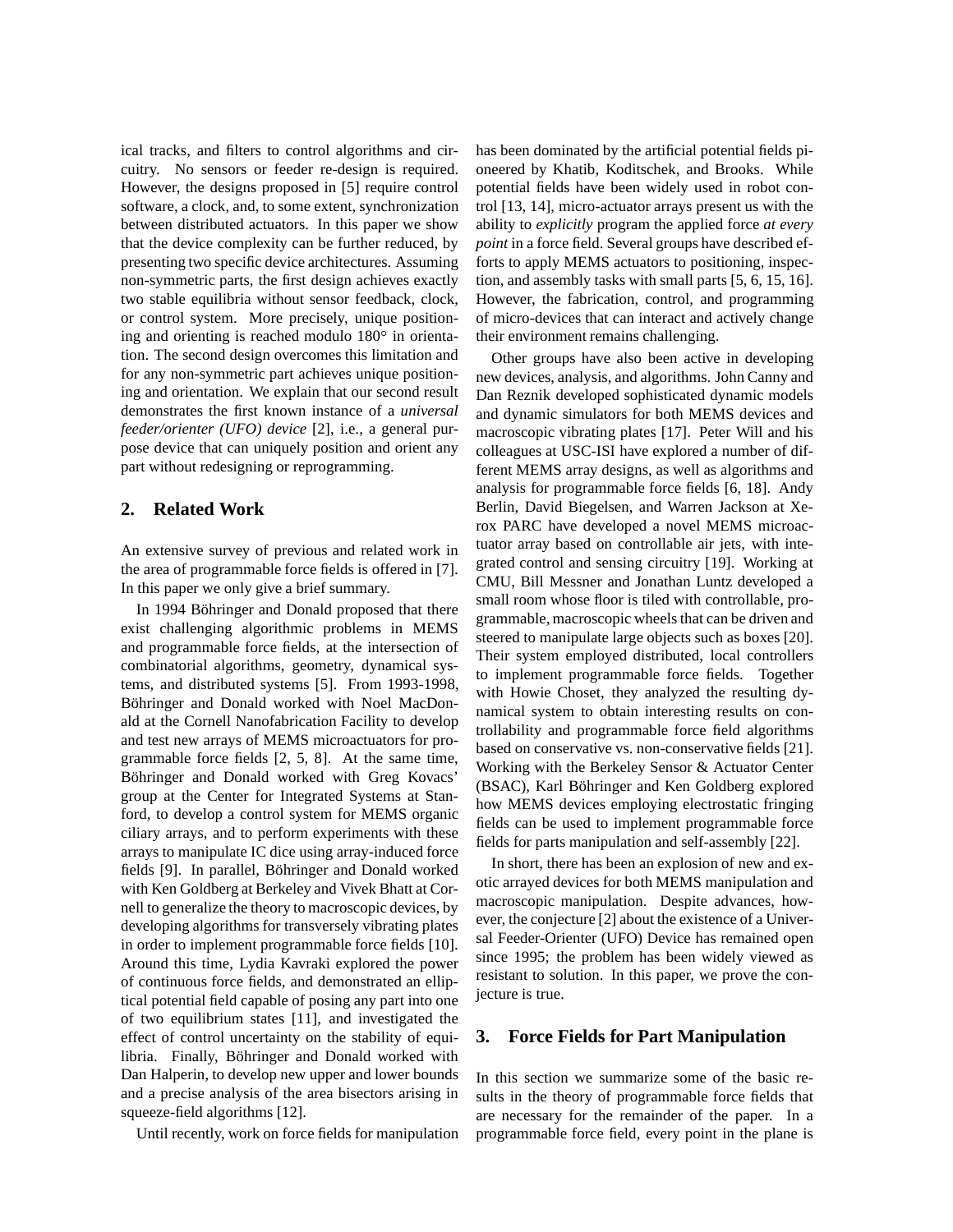associated with a force vector in the plane. For example, a unit squeeze field is defined as  $f(x, y) =$  $-sign(x)(1,0)$ . When a part is placed into a squeeze field, it experiences a translation and re-orientation until a predictable equilibrium is reached. This property makes squeeze fields very useful for sensorless positioning and orienting strategies.

Given a polygonal part  $P$  with  $n$  vertices, it was shown in [5] that there exist  $O(n^2k)$  stable equilibrium orientations for P when placed in  $f(k)$  is the number of combinatorially distinct bisector placements for  $P$  [12]. This result was used to generate strategies for unique parts posing (up to symmetry) by reducing the problem to a parts feeding algorithm developed by Goldberg [4]. The strategies have length  $O(n^2k)$  and can be generated in  $O(n^4k^2)$  time.

In [2] this result was improved to plan lengths of  $O(nk)$  and planning time  $O(n^2k^2)$ , by employing combined squeeze and unit radial fields (unit radial fields are defined as  $\mathbf{r}(x, y) = (-1/\sqrt{x^2 + y^2})(x, y)$ and are described in more detail in Section 6.).

Using elliptic force fields  $f(x, y) = (-\alpha x, -\beta y)$  other such that  $0 < \alpha < \beta$ , this bound can be reduced to a constant number  $(2)$  independent of  $n$  [11]. We show this result in Section 5..

It was conjectured in [2] that a field which combines a radial and gravitational field  $\mathbf{r} + \delta \mathbf{g} \left( \mathbf{g}(x, y) \right) =$  $(0, -1)$  and  $\delta$  is a small positive constant), has the property of uniquely orienting and positioning parts. We call this field the radial-gravity field and we prove in Section 6. that for any non-symmetric part, there is a radial-gravity field inducing exactly one stable equilibrium. Our paper also includes a discussion on implementation issues relating to the radial-gravity field. Such a field could be used to build a *universal parts feeder* (inspired by the "universal gripper" as proposed by Abell and Erdmann  $[23]$ <sup>1</sup>). In contrast to the universal manipulator fields proposed in [17], such a device could uniquely position a part without the need of a clock, sensors, or programming.

### **4. Conditions for Equilibria**

In this section we give some definitions and establish the notation that will be used in the two following sections. We investigate the conditions for equilibrium for a part w in the presence of a force field  $f : \mathbb{R}^2 \to \mathbb{R}^2$ . It is assumed that  $w(x, y) \geq 0$ , for  $x, y \in \mathbb{R}$ , and We

 $s(y)$  = support (characteristic) function of the part, this func- $W = \int_{\mathbb{R}^2} w(\mathbf{p}) d\mathbf{p} < \infty$ . Here w can be seen as the tion is 1 on the part and 0 elsewhere. We assume that the support of  $w$  is compact.

> Without loss of generality, the origin of the reference frame in the plane can be chosen as the center of mass of  $w:$

$$
\int_{\mathbb{R}^2} \mathbf{p} w(\mathbf{p}) d\mathbf{p} = \mathbf{0}.
$$

When the part is in configuration  $q = (x, y, \theta)$ , the resultant force is given by

$$
\mathbf{F} = \int_{\mathbb{R}^2} w(\mathbf{p}) \mathbf{f}(A_\theta \mathbf{p} + \mathbf{t}) \, d\mathbf{p},
$$

and the resultant torque at the center of mass is given by the contract of  $\mathbf{b}$ 

$$
\mathbf{M} = \int_{\mathbb{R}^2} w(\mathbf{p})(A_{\theta} \mathbf{p}) \times \mathbf{f}(A_{\theta} \mathbf{p} + \mathbf{t}) \, d\mathbf{p},
$$

where  $\mathbf{t} = (x, y)^\top$ , and is the rotation matrix of angle  $\theta$ . From now on, all integrals extend over  $\mathbb{R}^2$  unless otherwise stated.

A total equilibrium is achieved when the resultant force and torque on the part is zero. For a total equilibrium the following two equations must hold:

$$
\mathbf{F} = \mathbf{0} \tag{1}
$$

$$
\mathbf{M} = \mathbf{0}.\tag{2}
$$

### **5. Two Stable Equilibrium Orientations**

In this section we show a force field that orients most parts into two stable equilibria. The field derives from an elliptic potential field and we call it the *elliptic* field:

$$
\mathbf{f}(x,y) = (-\alpha x, -\beta y),\tag{3}
$$

where  $\alpha$  and  $\beta$  are two *distinct* positive constants. Without loss of generality let us assume that  $\alpha < \beta$ . Figure 2 displays one such force field with  $\alpha = 1$  and  $\beta = 2$ . Note that this force field is the negative gradient of the elliptic potential function  $u(x, y) = \frac{\alpha}{2}x^2 + \frac{\beta}{2}y^2$ . This potential function is plotted in Figure 3, for  $\alpha = 1$ and  $\beta = 2$ .

#### **5.1. Force Equilibrium**

We first establish the condition for the force equilibrium. If  $(x, y)$  are the coordinates of the center of mass of  $w$  in configuration  $q$ , (W is defined in Section 4.), the total force exerted on  $w$ , is equal to

$$
(-\alpha Wx, -\beta Wy).
$$

<sup>&</sup>lt;sup>1</sup>In a universal gripper a part is free to rotate after being picked up from an arbitrary initial state. Its center of mass will settle at the unique minimum of potential energy, causing the part to reach a unique, predictable equilibrium.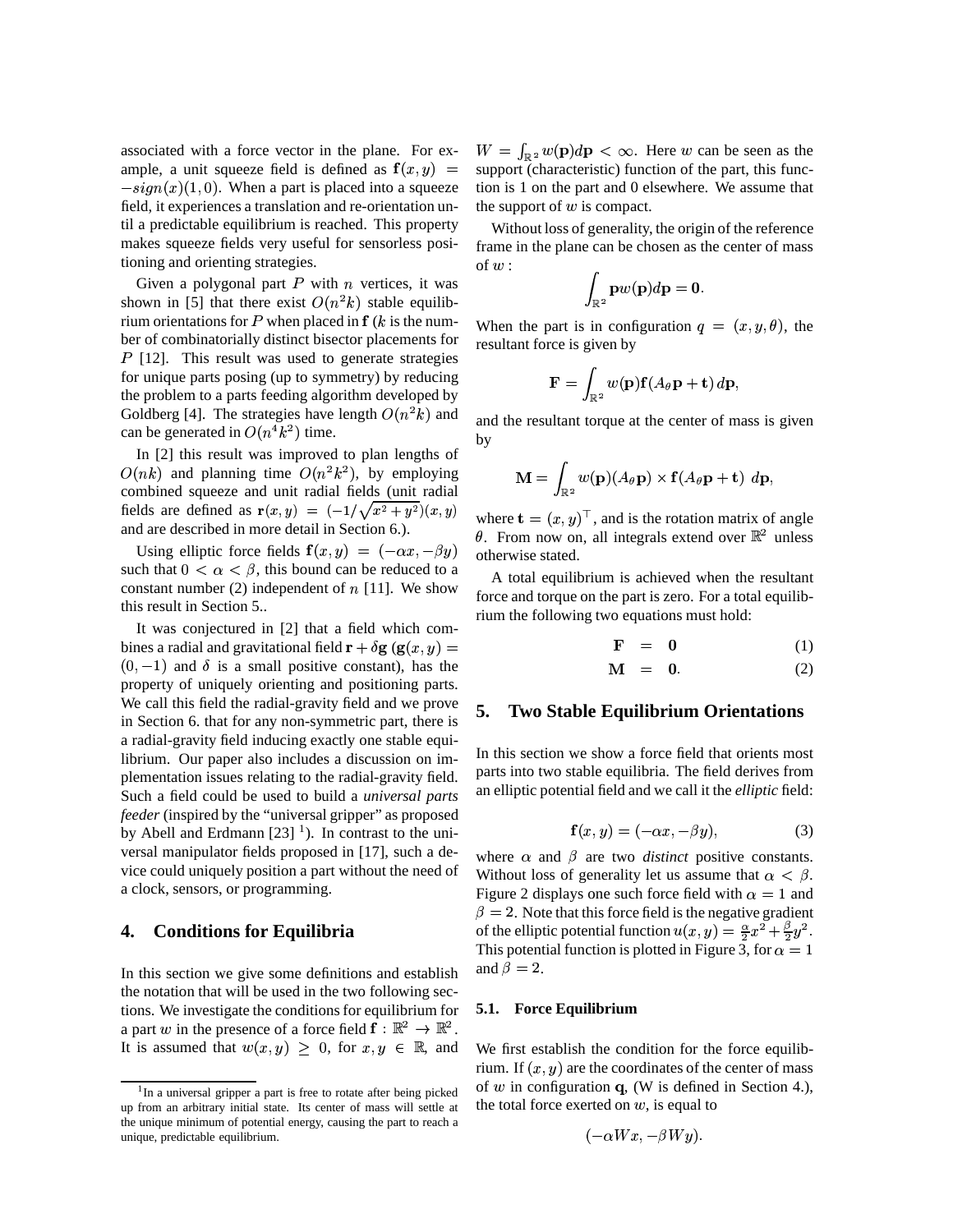

Figure 2: Force field for  $\alpha = 1$  and  $\beta = 2$ .



Figure 3: Elliptic potential for  $\alpha = 1$  and  $\beta = 2$ .

Condition (1) is thus equivalent to  $(x, y) = (0, 0)$ .  $\bullet$ Therefore, for the equilibrium configurations  $q$ , we only need to consider configurations of the type  $\mathbf{q} =$  $(0,0,\theta).$ 

#### **5.2. Moment Equilibrium**

We now proceed to the investigation of condition  $(2)$ . It turns out that, for "most" parts  $w$  and for whatever distinct positive values of  $\alpha$  and  $\beta$ , there are exactly 4 values of  $\theta$  for which (2) holds. This is shown below.

Taking into account the force equilibrium, the expression of the torque becomes now <sup>&</sup>lt;

$$
\mathbf{M} = \int w(\mathbf{p})(A_{\theta} \mathbf{p}) \times \mathbf{f}(A_{\theta} \mathbf{p}) \, d\mathbf{p}.
$$

<sup>&</sup>lt;After calculations

$$
\mathbf{M} = (\alpha - \beta) \left( \cos 2\theta \int xy \, w(x, y) \, dx \, dy \right) \cdot \mathbf{k}.
$$
 (4)

In the above

$$
s_{mn} = s_{mn}(w) = \int_{\mathbb{R}^2} x^m y^n w(x, y) \, dx \, dy \qquad (5)
$$

define moments of w. Thus, since  $\alpha \neq \beta$ , we define moments of w. Th<br>have  $\mathbf{M} = \mathbf{0}$  if and  $\alpha$  $=$  0 if and only if  $\frac{s_{20}-s_{02}}{2}\sin 2\theta +$ #

 $s_{11} \cos 2\theta = 0$ . Equivalently, we want the vectors  $(\cos 2\theta, \sin 2\theta)$  and  $(s_{11}, \frac{1}{2}(s_{20} - s_{02}))$  to be orthogonal. This leads to the following theorem:

**Theorem 1** Let  $w : \mathbb{R}^2 \to \mathbb{R}$  be a part with finite  $s_{ij}$ *with*  $i + j \leq 2$  and whose "center of mass" is at  $\mathbf{0}$ , *and let*  $f(x,y) = (-\alpha x, -\beta y)$ , with  $0 < \alpha < \beta$ , be *the underlying force field.*

"SYMMETRY": If  $s_{11} = s_{20} - s_{02} = 0$  the part  $w(A_\theta\mathbf{p}+\mathbf{t})$  is at total equilibrium whenever  $\mathbf{t}=\mathbf{0}.$ "ASYMMETRY": Otherwise, the distribution  $w(A_{\theta}{\bf p} +$ **t**) is in equilibrium only when  $t = 0$  and for exactly  $4$ *distinct values of*  $\theta \in [0, 2\pi)$ . These 4 values of  $\theta$  are  $\frac{\pi}{2}$ apart and only 2 of them, say  $\theta_0$  and  $\theta_0 + \pi$ , represent *stable equilibria, the others,*  $\theta_0 + \frac{\pi}{2}$  *and*  $\theta_0 + \frac{3\pi}{2}$  *being unstable.*

### **6. One Stable Equilibrium Orientation**

We now exhibit a class of force fields that induce one stable equilibrium for most parts. These fields are combinations of a unit radial and gravity field and we will call them *radial-gravity fields*:

- A *unit radial field* R is defined by:  $\mathbf{r}(x, y) =$  $-\frac{1}{\sqrt{2-x^2}}(x,y).$
- A *unit gravity field* **g** is given by  $g(x, y) =$  $(0,-1).$
- For a given  $\delta \in \mathbb{R}$ , the *radial-gravity field* is defined as the sum of a unit radial field  $\bf{r}$  and a gravity field **g** scaled by  $\delta$ :  $F_{\delta} = \mathbf{r} + \delta \mathbf{g}$ .

Figures 4 and 5 plot a radial-gravity field for which  $\delta = 0.4$ .

**Equilibrium through Potential Fields** In this section we reason with potential fields instead of using directly equations (1) and (2). First we notice that  $F_{\delta}$  derives from the potential field  $u_{\delta}(x, y) = \sqrt{x^2 + y^2} \delta y$  and we define the following potential field over the configuration space  $\mathcal C$  of the part:

$$
U_\delta(q)=\int w({\bf p}) u_\delta(A_\theta {\bf p}+{\bf t}) d{\bf p}.
$$

 $dy$  | **k**. (4) A configuration q is a stable equilibrium of the part if and only if q is a local minimum of the function  $U_{\delta}$ .

> In order to take advantage of the radial symmetry of  $\mathbf{r}(x, y)$ , we define a new system of coordinates  $(X, Y, \theta)$  from the standard one by

$$
X = x \cos \theta + y \sin \theta
$$
  
\n
$$
Y = -x \sin \theta + y \cos \theta.
$$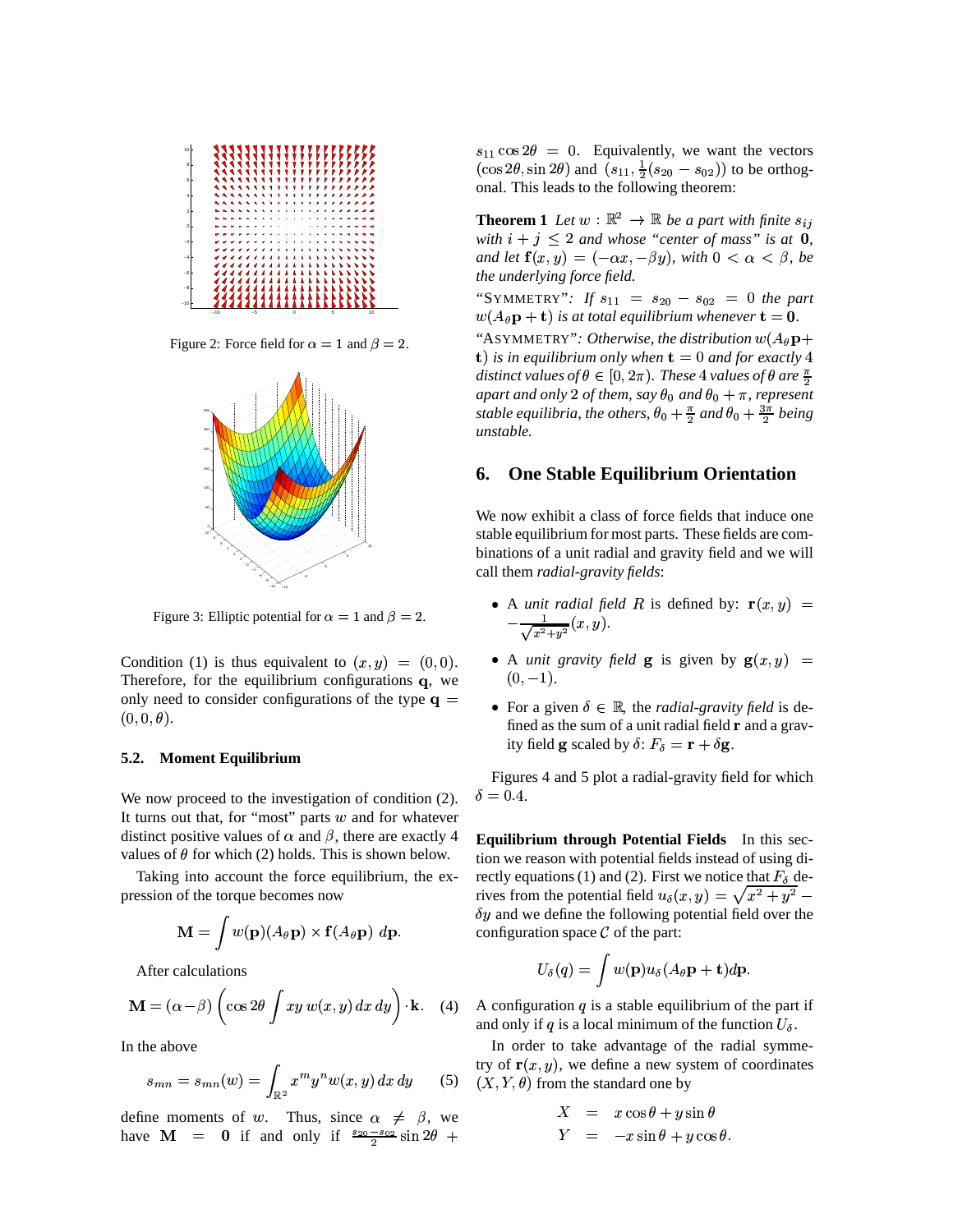

Figure 4: Radial-gravity field with  $\delta = 0.4$ .



Figure 5: Combination of a unit radial and a gravitational potential field with  $\delta = 0.4$ .

The expression of  $U_{\delta}$  in this new system of coordinates is obtained by a change of variable in the integral:

$$
U_{\delta}(X, Y, \theta) = U_{\delta}
$$
  
\n
$$
\int w(\xi, \eta) \sqrt{(X + \xi)^2 + (Y + \eta)^2} d\xi d\eta
$$
  
\n
$$
-\delta W(X \sin \theta + Y \cos \theta).
$$
  
\n
$$
U_{\delta}
$$
  
\n
$$
U_{\delta}
$$
  
\n
$$
\cos \theta
$$

To establish the existence and uniqueness of a stable equilibrium, we proceed in two steps. First we state the existence and uniqueness of a local minimum of the potential field for any fixed  $\theta$ . This partial minimum is the *force equilibrium*. Then we study the curve of force equilibria when  $\theta$  describes  $S^1$  and reason about moment equilibria. For our discussion below, we define the following functions:

$$
U_{\theta,\delta}(X,Y) = U(X,Y,\theta,\delta) = U_{\delta}(X,Y,\theta).
$$

### **6.1. Force Equilibrium**

A force equilibrium is a local minimum of  $U_{\theta, \delta}$ . Using common results of the theory of integration, we find that U is of the class  $C^2$  and that its partial derivatives

with respect to  $X$  and  $Y$  are obtained by differentiating under the integral. The following proposition establishes the existence and uniqueness of a stable force equilibrium for a fixed  $\delta$  by proving that the function  $U_{\theta,\delta}$  is convex.

**Proposition 2** If  $\delta$  < 1,  $U_{\theta, \delta}$  has a unique local mini*mum.*

The proof of this proposition can be found in [7].

### **6.2. Moment Equilibrium**

Having established the force equilibrium, we proceed to express it as a function of  $\theta$ ,  $\delta$ .

**Equilibrium Curve** We denote the unique force equilibrium relative to  $\theta$  by  $(X^*(\theta, \delta), Y^*(\theta, \delta))$  and by  $(x^{\ast}(\theta,\delta), y^{\ast}(\theta,\delta))$  its expression in the  $(x,y,\theta)$ system of coordinates:

 $x^*(\theta, \delta) = \cos \theta X^*(\theta, \delta) - \sin \theta Y^*(\theta, \delta)$  (6)  $y^*(\theta, \delta) = \sin \theta X^*(\theta, \delta) + \cos \theta Y^*(\theta, \delta)$ . (7)

We call *equilibrium curve of parameter*  $\delta$  the curve  $\{(x^*(\theta, \delta), y^*(\theta, \delta)), \theta \in \mathbf{S}^1\}$  of force equilibria.

When  $\delta = 0$  (pure radial field), due to the radial symmetry of the field, the set of equilibrium configurations is generated by the rotations of the part about one of its points called the *pivot point* [5].

We have established in [7] that  $X^*, Y^*, x^*, y^*$  are continuously differentiable. Let us now denote by  $U_{\delta}^{*}(\theta)$  the minimum value of the potential function for each  $\theta$ . Then it is straightforward that  $(X, Y, \theta)$  is a local minimum of  $U_{\delta}$  if and only if  $\theta$  is a local minimum of  $U_{\delta}^*$  and  $X = X^*(\theta, \delta)$  and  $Y = Y^*(\theta, \delta)$ . The following proposition establishes a relation between the derivative of  $U^*_{\delta}$  and the position in the plane of the force equilibrium.

**Proposition 3** *For any*  $\theta \in S^1$ ,

$$
\frac{dU_{\delta}^*}{d\theta}(\theta)=\delta Wx^*(\theta,\delta).
$$

The proof of this proposition can be found in [7].

Proposition 3 states that a stable equilibrium configuration corresponds to a value of  $\theta$  where the equilibrium curve crosses the y-axis from  $x < 0$  to  $x > 0$ . We now proceed to establish the unique global equilibrium.

**Theorem 4 (Unique Global Equilibrium)** *For any compact part* w, if  $(X^*(\theta, 0), Y^*(\theta, 0)) \neq (0, 0)$  (i.e.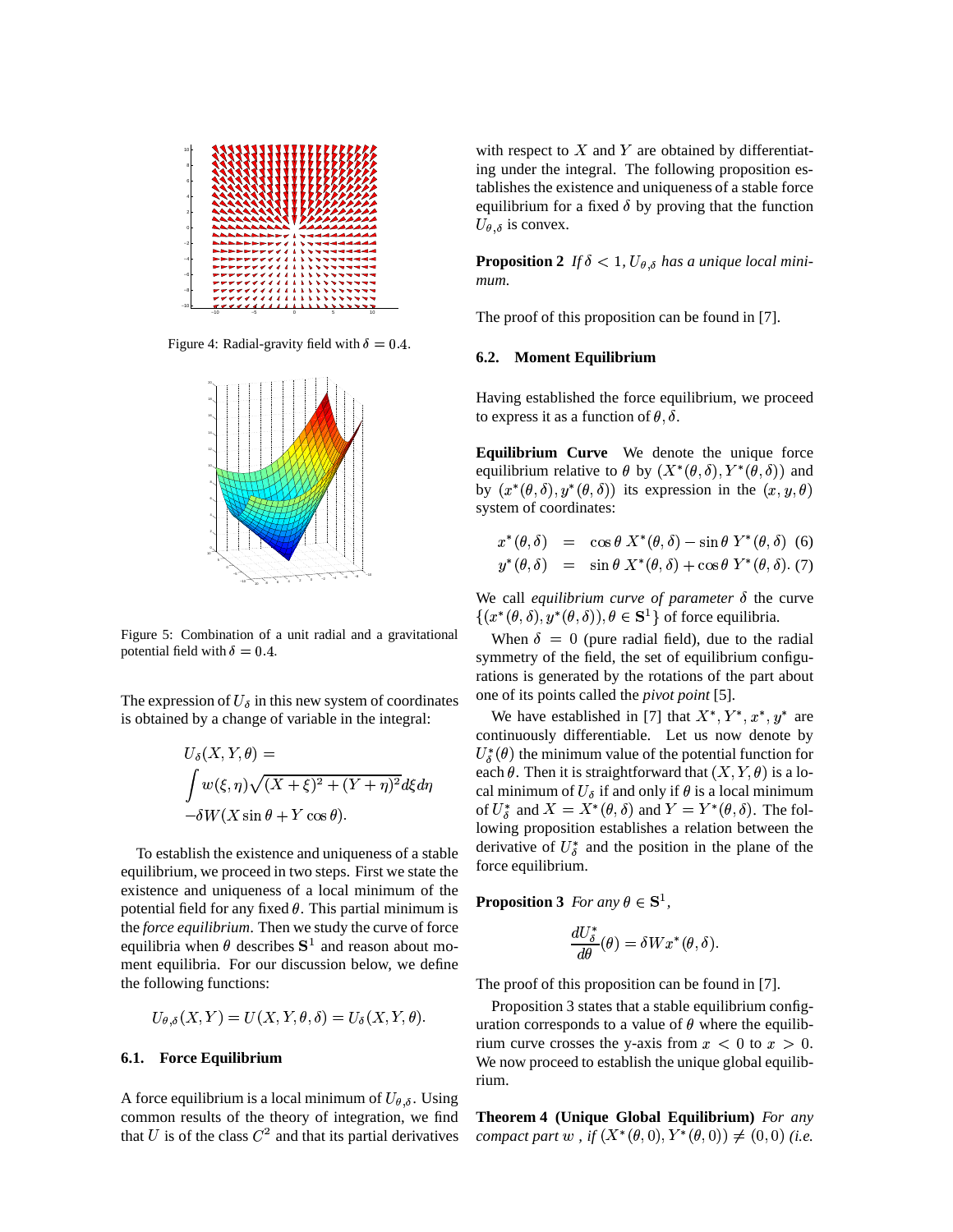

Figure 6: Decomposition of the equilibrium curve for  $\delta = 0$ into four intervals.

*the center of mass and the pivot point are distinct) then* there exists  $\delta > 0$  such that  $w$  has a unique stable equilibrium configuration under the potential field  $U_{\delta}$ .

**Proof:** First, let us notice that the curve  $(X^*(\theta,0), Y^*(\theta,0))$  is reduced to a point since when  $\delta = 0$ , the potential field  $U_{\delta}$  does not depend on  $\theta$ . Let us express this point in polar coordinates

$$
X^*(\theta,0) = R\cos\varphi
$$
  

$$
Y^*(\theta,0) = R\sin\varphi.
$$

Then if  $(X^*, Y^*) \neq (0,0)$ , from relations (6) and (7), the curve  $(x^*(\theta,0), y^*(\theta,0))$  is a circle centered on  $(0,0)$  (Figure 6).

$$
x^{\ast}(\theta,0) = R\cos(\theta + \varphi)
$$
  

$$
y^{\ast}(\theta,0) = R\sin(\theta + \varphi).
$$

The current proof is based on the continuity of the functions  $x^*$  and  $y^*$  and their derivatives. We proceed in two steps: near  $\pi/2 - \varphi$  and  $3\pi/2 - \varphi$ , where the  $x^*(\theta, 0)$  crosses 0, the variation of the tangent vector to the curve  $(x^*(\theta, \delta), y^*(\theta, \delta))$  can be made sufficiently small in order to prevent the curve to cross twice the y-axis. For the remaining values of  $\theta$ , the variation of the position of the curve can be bounded in such a way that the curve cannot cross the y-axis. The complete proof follows.

Let us recall that  $\partial x^* / \partial \theta(\theta, \delta)$  is a continuous function and that  $\partial x^* / \partial \theta (-\varphi + \pi/2, 0) = -R$  and polyge  $\partial x^* / \partial \theta (3\pi/2 - \varphi, 0) = R$ . Therefore there exists  $\alpha_1 > 0$  and  $\delta_1 > 0$  such that  $\forall \delta < \delta_1, \forall \theta \in \Theta$  $[-\varphi + \pi/2 - \alpha_1, -\varphi + \pi/2 + \alpha_1], \frac{\partial x^*}{\partial \theta}(\theta, \delta) < 0$  pol  $[-\varphi + \pi/2 - \alpha_1, -\varphi + \pi/2 + \alpha_1], \frac{\partial x}{\partial \theta}(\theta, \delta) < 0$  poly<br>and  $\forall \delta < \delta_1, \forall \theta \in [-\varphi + 3\pi/2 - \alpha_1, -\varphi + 3\pi/2 + \text{over}$  $\alpha$ .  $\frac{\partial x^*}{\partial \theta}$  (A  $\hat{\lambda}$ )  $\frac{\partial x}{\partial \theta}(\theta, \delta) > 0.$ 

These inequalities imply that the equilibrium curve does not cross more than once the y-axis on the corresponding intervals of  $\theta$ .

We are going now to show that for the remaining values of  $\theta$ , there exists a  $\delta$  small enough such that the corresponding part of the equilibrium curve does not cross the y-axis. To make the notation clearer, let us define the following compact set

$$
I = [-\varphi + \pi/2 + \alpha_1, -\varphi + 3\pi/2 - \alpha_1] \cup
$$
  

$$
[-\varphi + 3\pi/2 + \alpha_1, -\varphi + 5\pi/2 - \alpha_1]
$$

Then for  $\delta = 0$  and  $\theta \in I$ , the equilibrium curve stays at a strictly positive distance from the y-axis:

$$
\alpha_2 = \text{Inf}\{|x^*(\theta, 0)|, \theta \in I\} > 0.
$$

 $x^*$  is continuous, thus its restriction to the compact set  $I \times [0, \delta_1]$  is uniformly continuous. Therefore, there exists a constant  $\delta_2 > 0$  such that

$$
\forall \theta \in I, \forall \delta \in [0, \delta_2], |x^*(\theta, \delta) - x^*(\theta, 0)| < \alpha_2.
$$

This condition ensures that the equilibrium curves does not cross the y-axis for  $\theta \in I$  and  $\delta < \delta_2$ .

Therefore, for any  $\delta < \min(\delta_1, \delta_2)$ , the equilibrium the contract of the contract of the contract of the contract of the contract of curve crosses the y-axis at most twice, once in each direction.

The previous computation shows that if a part has a pivot point different from the center of mass, then there exists a small value of  $\delta$  to uniquely orient this part. However, this does not mean that there exists one unique value of  $\delta$  orienting any part. In other words, the combination of a radial unit field and a gravitational field is a strategy that can orient almost any part, but for each part the maximum  $\delta$  is different. For each part, the value of  $\delta_{\text{max}}$  can be computed numerically.

Figure 7 shows equilibrium curves for the ratchet for different values of  $\delta$ . In this example, we can see that for large  $\delta$ , the equilibrium curve crosses the yaxis several times, and thus the minimum is not unique anymore.

### **7. Simulation**

 $\theta \in$  calculate the force acting on a polygon in the field, the  $)$  < 0 polygon is triangulated and the force field is integrated + over the individual areas. This is done without numer-We have implemented a sophisticated simulator for programmable force fields in MATLAB. The system is capable of *exact* calculation of the force acting on polygonal parts in various fields, including squeeze, unit radial, gravity fields, and combinations thereof. To ical integration since there exist closed-form integrals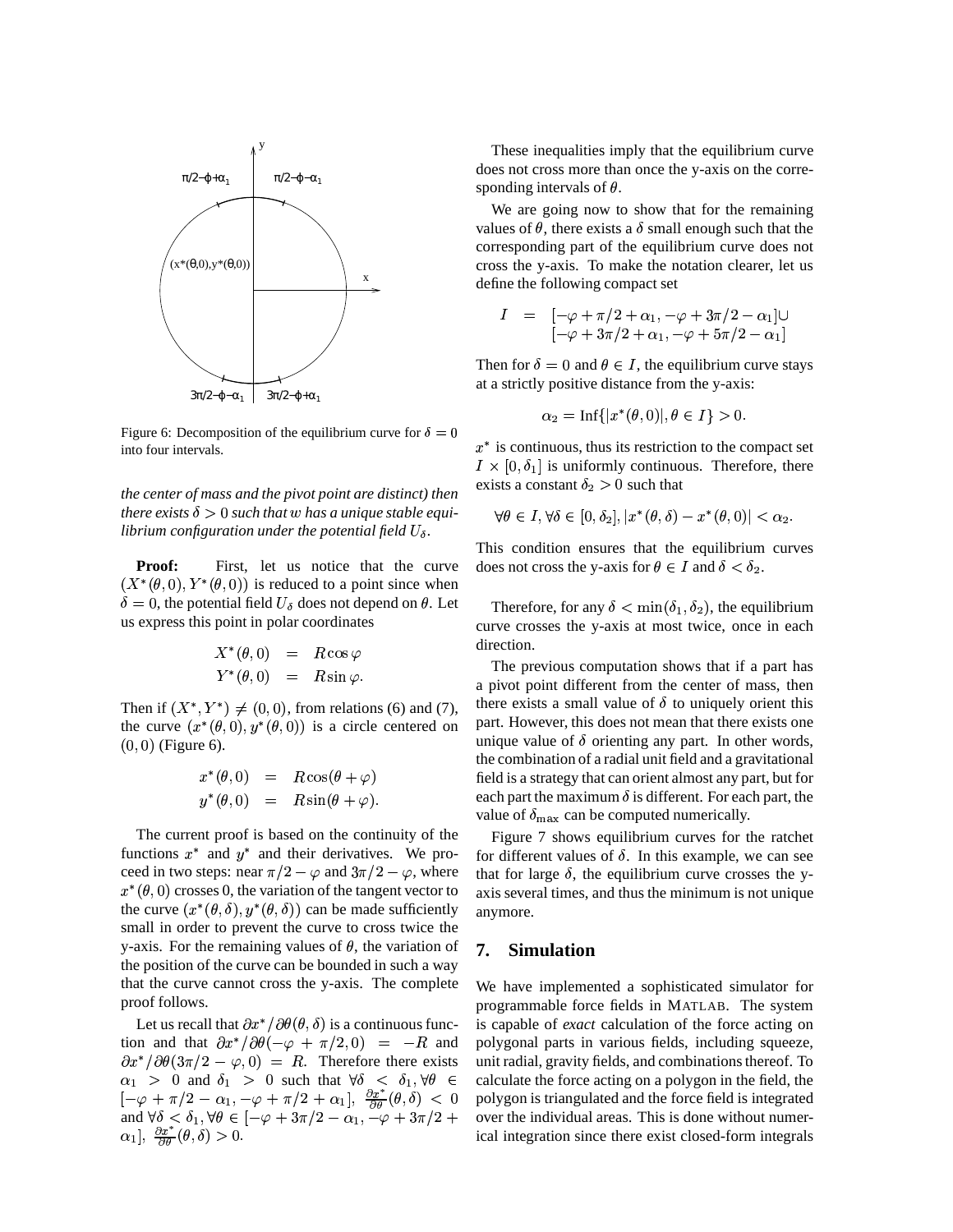

Figure 7: Detailed equilibrium curves for the ratchet: from  $\delta = 0.42$  to  $\delta = 0.50$ , increment 0.01. We observe that up to  $\delta = 0.46$  the curve has only two intersections with the  $y$ -axis, hence the equilibrium is unique.

for all these fields. To predict the part motion in the field, we have implemented a full dynamic simulator that includes inertia, viscous damping, and Coulomb friction. Force equilibria are determined numerically by solving the constraints  $\mathbf{F} = 0$  as given in equation 1. Pivot points are also determined numerically.

# **8. Device Construction**

In Section 2. we have already mentioned some device designs that implement programmable force fields. Several designs may be possible.

**Elliptic Fields** The realization of elliptic fields could be achieved with MEMS actuator arrays [8], or arrays of motors [21], and possibly with vibrating plates. The main challenge for vibrating plates will be to obtain a surface that approximates the elliptic force profile with sufficient spatial resolution. Microscopic (MEMS) or macroscopic (motor) actuator arrays offer alternatives [15, 16, 5, 6]. The main challenge for micro actuators remains the generation and control of forces over a sufficiently large range of force magnitudes.

**Universal Fields** A prototype unidirectional array was built by Böhringer et al. [8] (see Figure 8). This array can generate a unit gravity field. Its design could be modified such that the actuators are arranged in a circular pattern, which would result in a unit radial field. The variable gravity field could then be added simply by tilting the array accordingly (see Figure 9). Hence such a device would be relatively easy to build. The



Figure 8: Unidirectional MEMS actuator array built on a silicon wafer. Each actuator is  $\sim 0.2$  mm in size.



Figure 9: Conceptual design of an actuator array that implements a combined radial-gravity field. Individual actuators are tiled in a circular array pattern. The array is tilted between  $\phi = 0^{\circ}$  and  $45^{\circ}$  to add a gravity component  $\delta g$  with  $\delta = \tan \phi$ .

key observation is that with current MEMS technology it is easy to build actuator arrays with high spatial resolution  $(\ll 1$ mm) and constant force, but it is difficult to build actuators with *variable* force. In addition, MEMS actuators can be easily arranged into arbitrary patterns (in particular, a radial pattern). Hence it is easy to build arrays that implement unit radial fields. Alternatively, a resonating speaker, or a vibrating diskshaped plate that is fixed at the center, might be used to create a radial force field.

### **9. Discussion**

This paper proves the existence of devices for parts positioning and orienting that can bring arbitrary (nonsymmetric) parts into exactly one or two stable equilibria. These devices are extremely simple: they do not require a feedback control, a clock, synchronization, or programming. Their functioning principle is based on force vector fields. Such a device could revolutionize industrial and precision parts handling.

**Acknowledgments** Work on this paper by Karl Böhringer and Bruce Randall Donald has been supported in part by the National Science Foundation under Grant Nos. IRI-8802390, IRI-9000532, IRI-9201699, IRI-9530785, IRI-9896020, NSF EIA-9901407, NSF IIS-9906790, NSF 9802068, NSF CDA-9726389, NSF EIA-9818299,